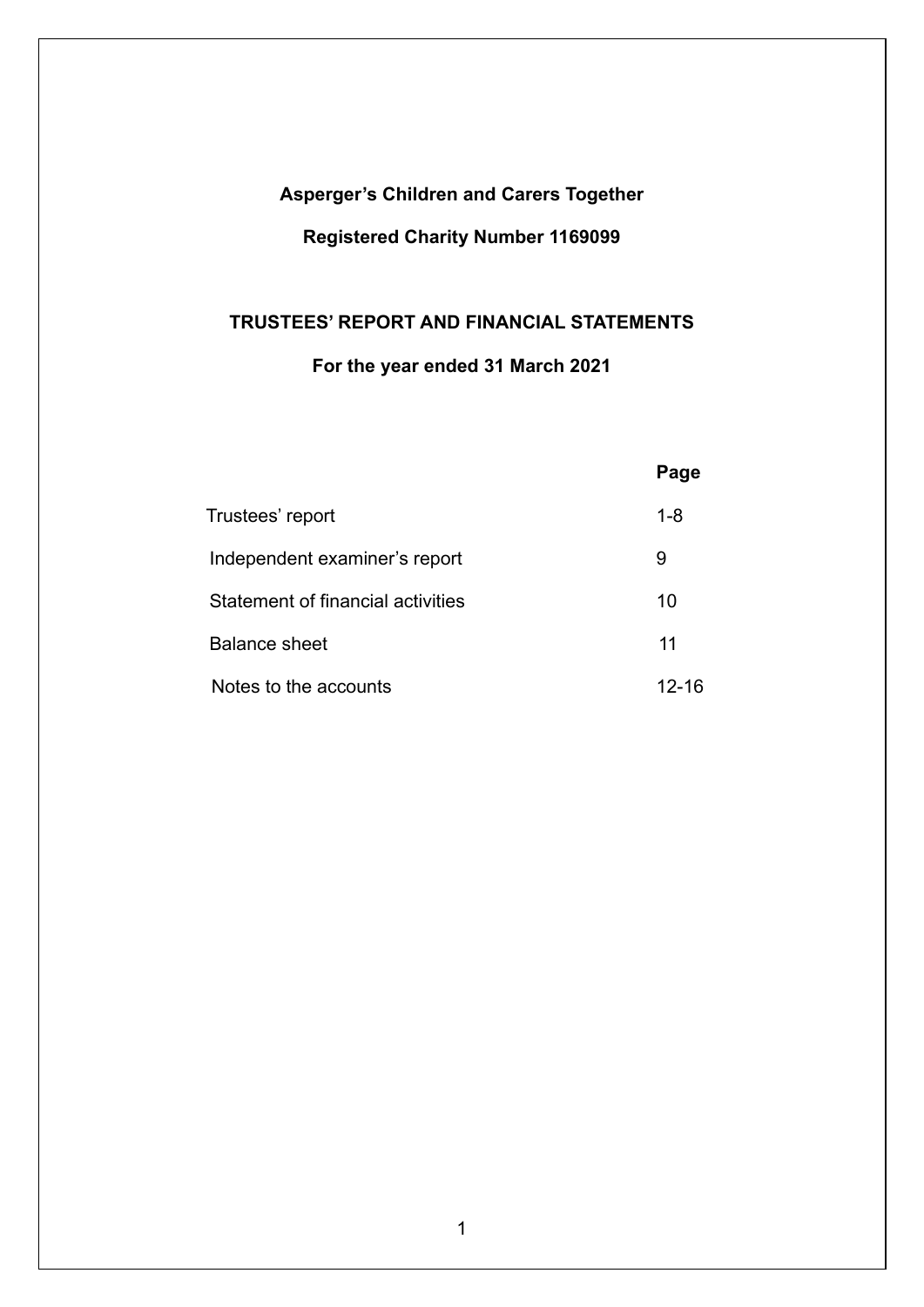# **Trustees' Report for the year ended 31 March 2021**

The trustees present their report and the financial statements for the year ended 31 March 2021.

# **Legal and Administrative Information**

| Trustees:                 | Helen Gilder - Chair<br>Deborah Young<br><b>Claire Dyson</b><br>Sarah Tame<br>Philip Stevenson (resigned 15 December 2020)<br><b>Margaret Kilner</b>                                                              |
|---------------------------|-------------------------------------------------------------------------------------------------------------------------------------------------------------------------------------------------------------------|
| <b>Honorary Trustees:</b> | Dr. Nevyne Chalhoub, Consultant Child and Adolescent<br>Psychiatrist at Sheffield Children's NHS Foundation Trust                                                                                                 |
|                           | Dr. Val Harpin, Retired Consultant Neurodevelopmental<br>Paediatrician                                                                                                                                            |
| Staff:                    | Manager, 17.5 hours per week;<br>Fundraising & Finance Coordinator, 16 hours per week;<br>Deputy Coordinators (job share), 13 hours per week;<br>Project Manager, 6 hours per week;<br>Sessional Playworkers x 17 |
| <b>Principal Address:</b> | <b>St Mary's Community Centre</b><br><b>Bramall Lane</b><br>Sheffield<br><b>S2 4QZ</b>                                                                                                                            |
| Independent Examiner:     | <b>Terry Scully</b>                                                                                                                                                                                               |
| <b>Bankers:</b>           | Lloyds<br><b>Church Street</b><br>Sheffield                                                                                                                                                                       |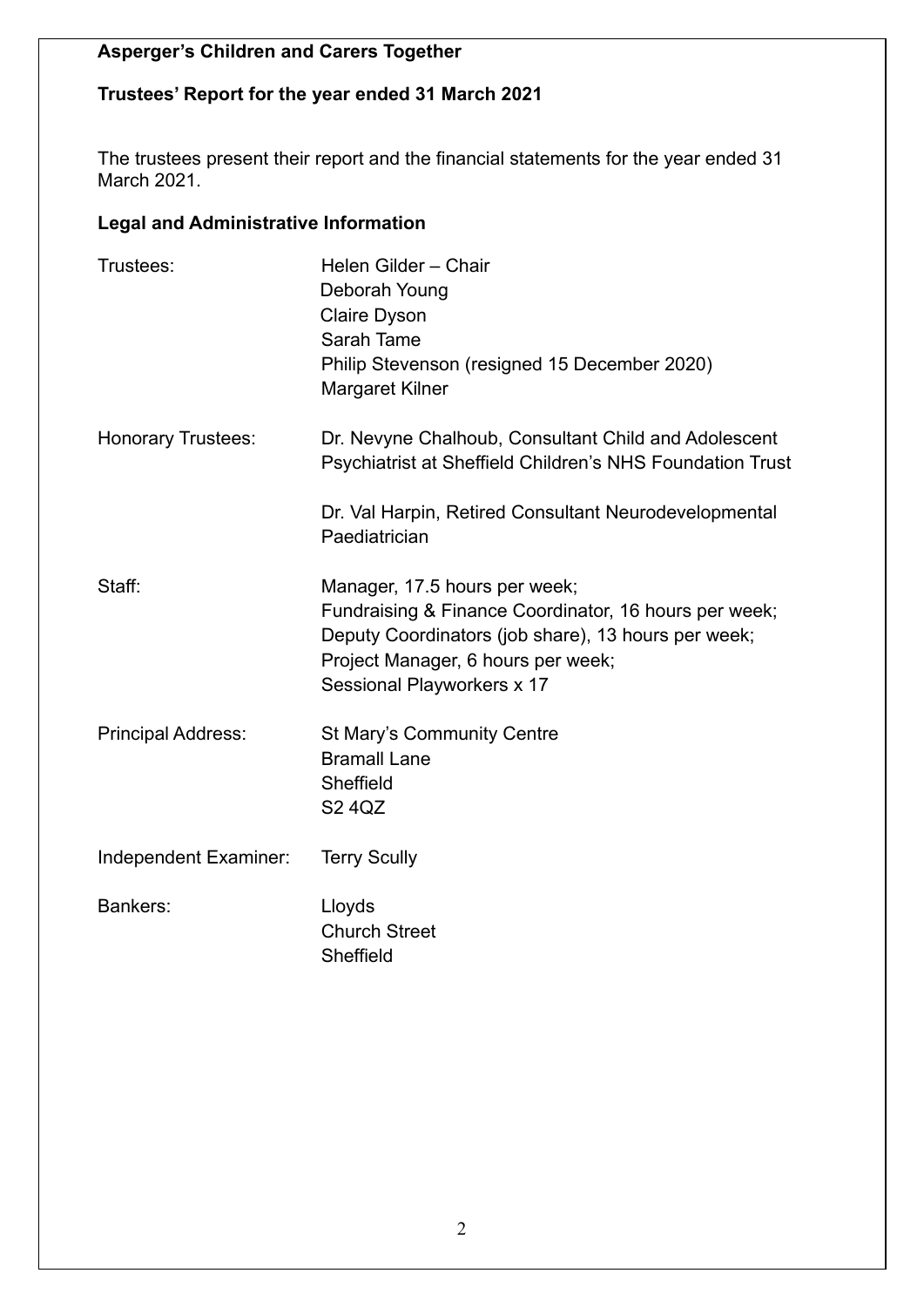# **Trustees' Report for the year ended 31 March 2021**

#### **Report from the Chair**

The past year has of course been devastating and tragic for so many thousands of people and families. Even for those who did not lose family or friends or experience any serious illness, the disruption and shock of lockdowns and the pandemic has had a severe negative impact on autistic children and young people. The loss of routine and being away from support at ACCT meant real issues for mental well-being and social isolation for children and families we support.

It is testament to everybody at ACCT that we were able to respond to lockdown so quickly and establish a new programme of online sessions that enabled families to keep connected to ACCT and to one another during this incredibly difficult time.

We were able to reopen in-person Acctivate, Teenage Club and ACCT Academy Football sessions safely as soon as guidance allowed in July 2020. We implemented two 'bubbles' per session with reduced capacities of 30 at Acctivate and Teenage Club. We also continued to deliver our online Minecraft and Dungeons & Dragons groups, which had become so popular and delivered such strong outcomes during lockdown, as well as additional arts & crafts Zoom sessions and multi-sports sessions. We also began a fortnightly Parent-carer peer support meeting over Zoom which has proven very popular. All of this has meant we have been able to continue supporting families even with disruption through lockdown and not being able to run our family swimming, days out, or ACCTing Out young adults group.

Thank you to all the people who give so much time and energy to keep ACCT running. The ACCT trustees have continued to give their time and expertise to help guide the charity through this especially difficult year. Philip Stevenson resigned from the board during the year and we thank him very much for his service.

We had some staff changes during the year. ACCT's long-standing Deputy Coordinator moved on to another job, but has continued on with ACCT as a Bank Playworker. We brought in two new Deputies, this expanded capacity for the core team a reflection of ACCT's increased service delivery and the growing workload for the team. Both new Deputies were previously ACCT Playworkers who know our work and the children and young people we support and have been able to hit the ground running. During the year, we recruited several new members of sessional staff, including specialist coaching staff for our ACCT Academy Football Project and new bank Playworkers for our club sessions. Many thanks to the whole staff team.

Lockdown meant there were fewer opportunities for our regular volunteers to support sessions and that our volunteers had other commitments to concentrate on. We were glad to reconnect with existing volunteers as in-person sessions reopened and we recruited several new volunteers towards the end of the year. We are very grateful to all those people who give their time to make Acctivate, Teenage Club and Football Club such fun and vibrant sessions and ensure that our children and young people get the close support and attention they deserve.

During 2020-2021 the Manager and Trustees have reviewed ACCT's policies and procedures, ensuring we are following best practice for a charity of our size working with vulnerable children.

Very many thanks to all of you for your support during 2020-21. We are anticipating more disruption and challenge as we enter 2021-22 and hope to continue to be able to adapt our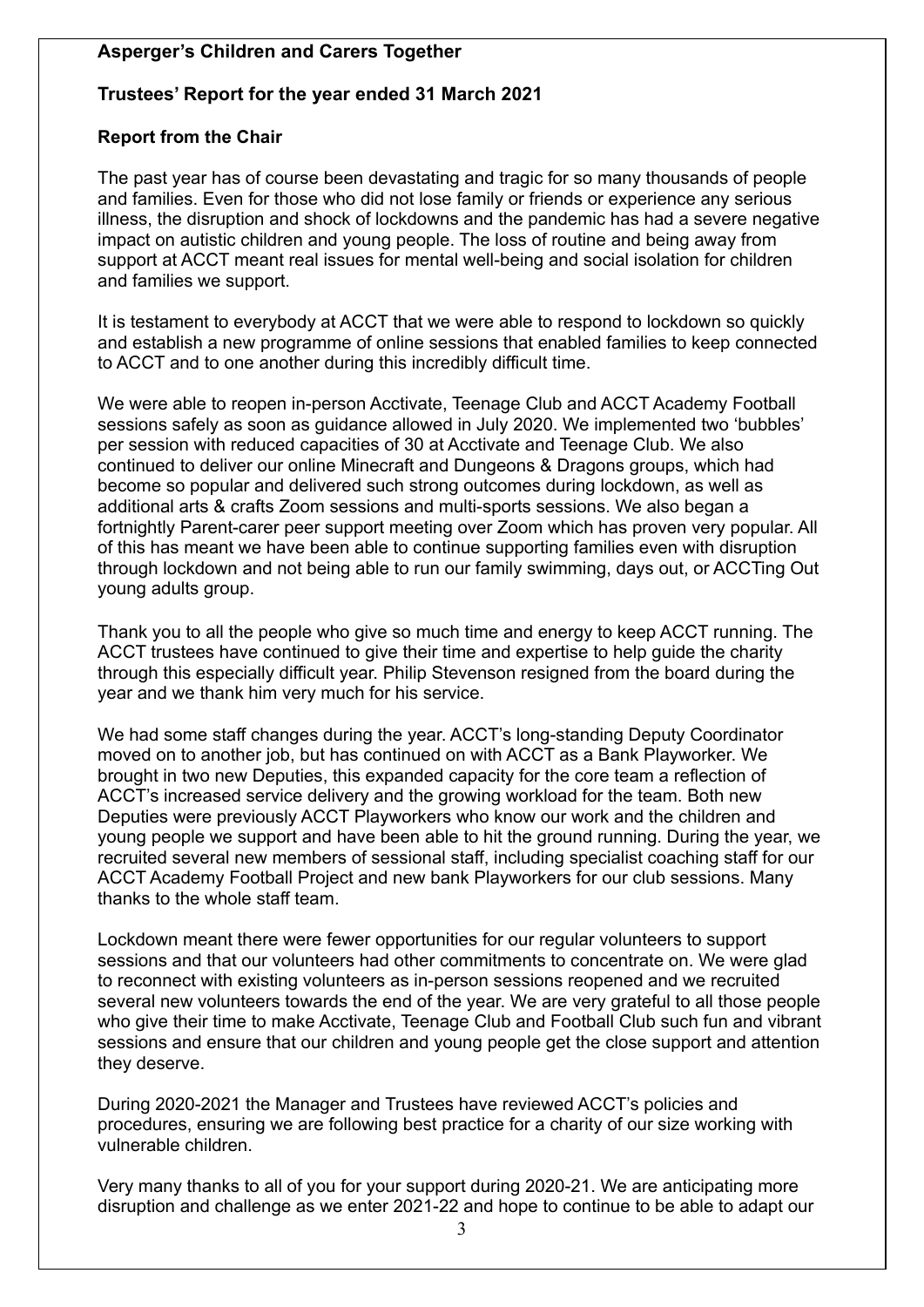# **Trustees' Report for the year ended 31 March 2021**

delivery to meet the needs of autistic children and young people, and their families.

Helen Gilder, Chair

#### **Structure, Governance and Management**

The charity is operated under the rules of its constitution dated  $8<sup>th</sup>$  September 2016.

ACCT previously operated as an unincorporated charity - Asperger's Children and Carers Together (ACCT) Sheffield, registered charity 1123714 - which was re-formed as a Charitable Incorporated Organisation (registered charity 1169099) from 1<sup>st</sup> April 2017.

Overall governance of the charity is the responsibility of the Trustees who are elected from the membership and co-opted at the Annual General Meeting under the terms of the constitution. The Board of Trustees meets at least 4 times a year and is responsible for managing the business of the organisation, safeguarding the assets and managing the funds. Day to day activity is managed by and carried out by paid staff and volunteers.

Trustees serve for a term of three years at the end of which they are eligible to stand for reelection. Trustees are primarily drawn from ACCT's 500+ members, who are parents and carers of autistic children. We may also co-opt Trustees from outside the membership to bring additional skills or experience onto the board.

#### **Risk Assessment**

The Board of Trustees regularly discusses and reviews all the major risks to which ACCT is exposed, and establishes suitable systems to mitigate those risks.

#### **Financial Review**

Everybody at ACCT is grateful to the many funding bodies and individuals who continue to support our work financially, especially during this Covid-affected year.

Sheffield City Council have funded ACCT's Acctivate and Teenage Club activities for several years through the Short Breaks for Disabled Children programme. During 2020-21, we went through a re-tendering process and were appointed to the service framework for a three year term with a slightly different arrangement. Rather than funding every other Acctivate and Teenage Club session as previously, our new agreement funds the basic sessional costs of up to 28 Acctivate places and 24 Teenage Club places at each session (50 Acctivate and 50 Teenage Club sessions per year).

We continue to apply to a wide range of trusts, foundations and other grant-makers to support our work. Our major National Lottery People's Projects grant came to an end in June 2020, with our three year BBC Children in Need Small Grant programme ending in September 2020. We were delighted to receive two further Children in Need grants: a small Booster Grant grant to fund additional Covid-related staff time and a large Next Steps grant of £43,651 over 18 months towards our online programme and work to engage and support children and young people in-between activity sessions.

Many funding bodies opened emergency Covid-19 grant programmes from their own funds or as distributors of UK Government funding. ACCT were able to access several of these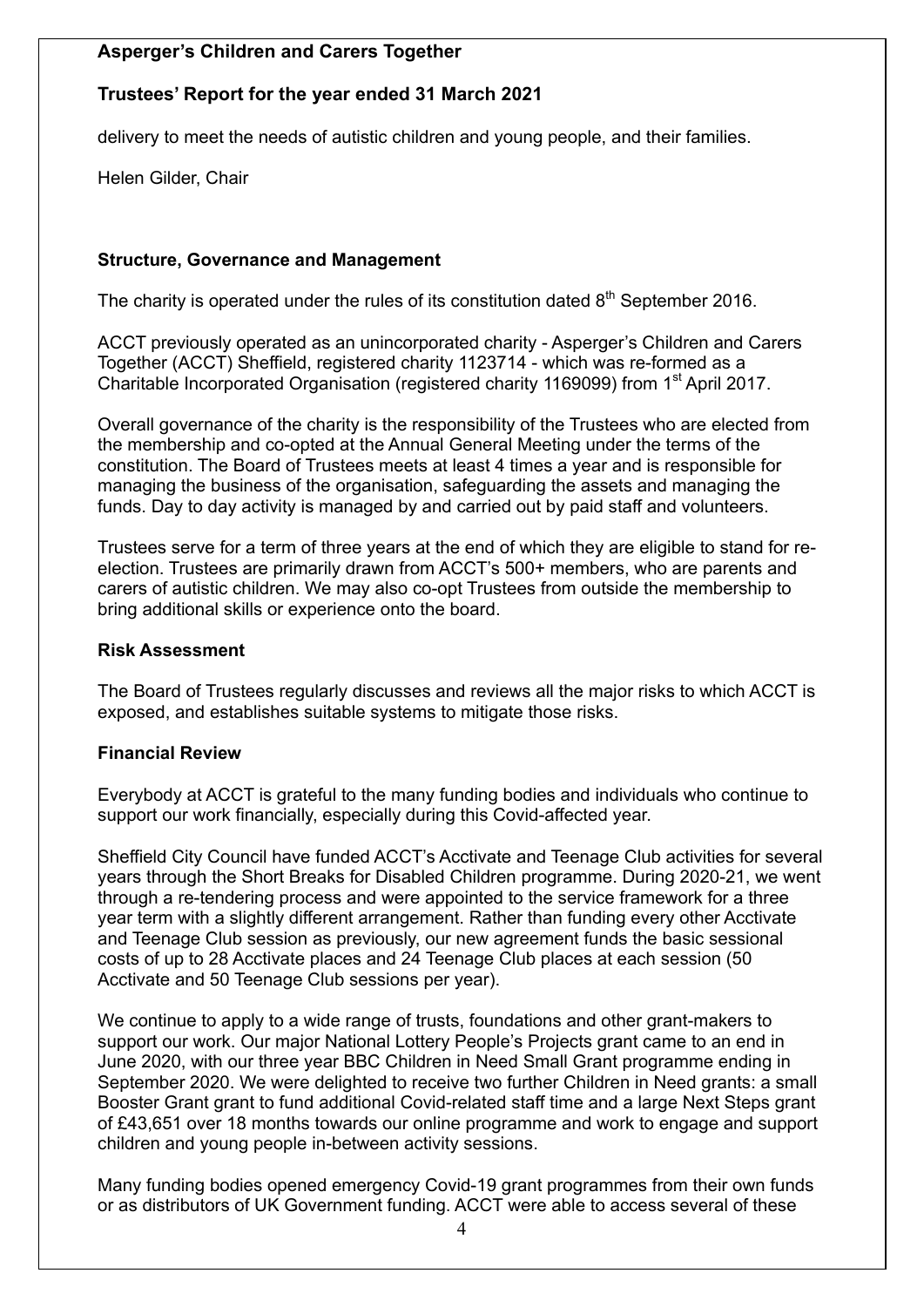# **Trustees' Report for the year ended 31 March 2021**

programmes including the Coronavirus Community Support Fund, Julia and Hans Rausing Trust Charity Survival Fund and the CAF Resilience Fund. The funding they provided meant we were able to deliver our expanded programme to meet the growing needs of autistic children and their families during this year. Their support during an incredibly difficult year means a great deal to us and to ACCT members. We were also able to access support from the Government Job Retention Scheme for workers furloughed during the year. All those charitable trusts and other funding bodies supporting us during the year are listed in the accounts.

ACCT members and other individual supporters continue to be generous donors, with regular giving and one-off donations providing around 10% of ACCT's income. Covid did have a negative impact on individual giving with fewer opportunities for sponsored events or being able to collect cash donations at in-person activities. Our members are also active in supporting ACCT in funding competitions such as the Co-op Local Causes scheme or Amazon Smile. This support helps us fund the whole costs of our work and particularly the added extras that make our sessions so fun and engaging for children and young people.

Overall this has meant that ACCT begins 2021-22 in a healthy financial position with an ongoing local authority contract and continuing Children in Need grant in place providing more than half of the funding the charity will need to deliver our full range of proposed activities in 2021-22.

# **Reserves policy**

ACCT needs to hold financial reserves in a realisable form in order to deal with unforeseen expenditure not specifically provided for in the annual budget and to meet outstanding commitments in the unlikely event that the charity needs to close.

The trustees consider it prudent that unrestricted reserves should be not less than £40,000, equating to approximately three months' running costs plus close-down costs. At the end of the year 2020-2021, ACCT held unrestricted reserves (excluding fixed assets) of £107,680, or approximately 7 months' running costs plus close-down costs.

# **Public Benefit**

Asperger's Children and Carers Together provides public benefit by delivering group activity sessions which engage autistic children and young people in a safe, relaxed environment where they feel comfortable to practice social interactions and develop relationships, improve their confidence and well-being, and work with peers, staff and volunteers to better understand and manage the way their Autism affects their day-to-day life.

We believe in working with the whole family, providing support to parents and carers, siblings and others to ensure that autistic children are understood and supported in the best way possible. We aim for all autistic people in Sheffield to be valued and supported to live happy, fulfilling lives. We want Autism to be understood as a difference, not a disability.

# **Achievements and Performance**

ACCT has been supporting autistic children and their families since 2006. We have learned a lot about the use of fun activities to motivate autistic children to communicate and interact, providing non-judgmental environments in which children are able to explore how their Autism impacts them and practice dealing with the resulting behaviours and challenges in a safe way.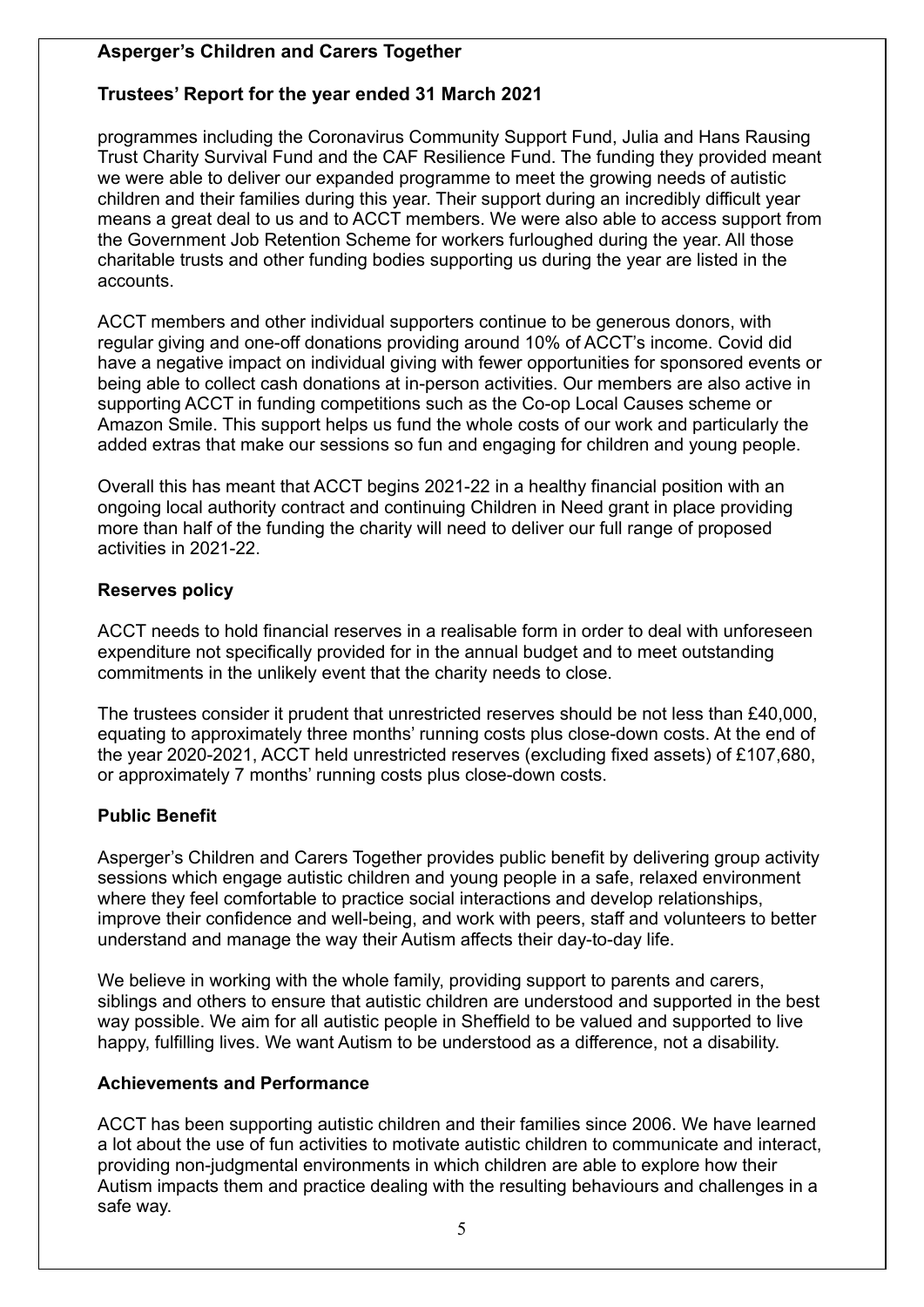# **Trustees' Report for the year ended 31 March 2021**

Our work supports children, young people, young adults and parent-carers of autistic children to make progress against three outcomes:

*Emotionally Well*: Through participating in fun and safe ACCT sessions amongst people who understand Autism, children and young people feel relaxed enough to be themselves, explore the impact of their Autism, and improve their confidence and mental well-being. Family members are supported to become more confident in their support of their autistic family members.

*Positive Relationships*: Autistic children are motivated to take part in engaging activities through which they are able to learn and practice social communication in a safe environment, develop friendships with peers and develop the skills needed for social interaction in the wider world. Parent support and whole family sessions support positive relationship development within and between families.

*Understanding Autism's Impact*: Children and young people are able to better understand the way their Autism impacts on their life, emotions and behaviours, and develop strategies for managing its effects in a positive way. Other family members are better able to understand Autism and engage positively with their children's development.

During 2020-21, we delivered the following:

#### *In-person activities:*

**Acctivate** (2.5 hours on Saturday mornings attended by 30 children aged 5-12) and **Teenage Club** (2 hours on Wednesday evenings for 30 teenagers).

These weekly multi-activity clubs at St Mary's Community Centre in central Sheffield incorporate various creative and playful age-appropriate activities including ICT, games and construction, toys, arts and crafts, a sensory room, space to relax and chat, and football and outside activities. These sessions reopened in July 2020 at a reduced social-distancing capacity of 30 people per session after a hiatus due to Covid-19 during which sessions were delivered online. Sessions were regularly fully booked, especially after July with reduced capacity.

Acctivate and Teenage Club sessions are delivered through a Sheffield City Council funded Short Breaks for Disabled Children contract, with places available to children and young people registered through the local authority's process.

**ACCT Academy Football**. We deliver a weekly Friday evening football coaching session at Goals Sheffield, with groups for younger children and teenagers. Sessions involve training drills, skills and matchplay. Sessions are specifically tailored to the needs of autistic children (i.e. this is a specialist activity, rather than a general football community programme activity provided by non-specialist organisations which is open, but not fully accessible to, autistic children). We also ran an ACCT multi-sports session at St Mary's for several weeks when Goals Sheffield was closed due to the third lockdown. The number of football participants continued to grow over the year with more than 20 children and young people regularly attending.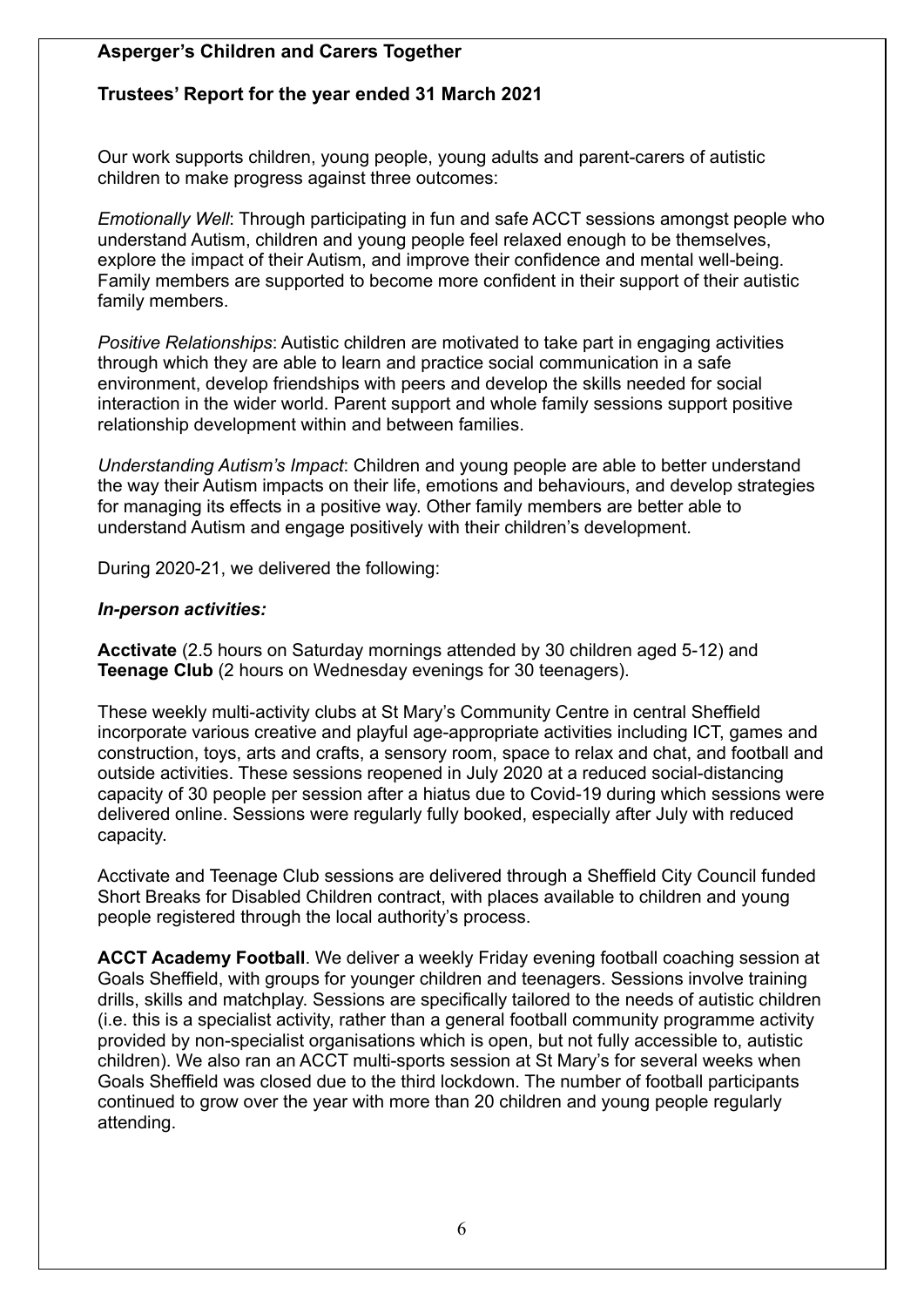# **Trustees' Report for the year ended 31 March 2021**

### *Online programme*

During the first Covid-19 lockdown, ACCT developed a full programme of online group sessions that kept young people practising their social communication skills and building the social connections and friendships they would otherwise avoid, providing some stability and consistency during the uncertain times.

Since reopening our face-to-face sessions at the end of July 2020, we have continued to deliver and develop the twice-weekly **Minecraft** (world-building online game) and twiceweekly **Dungeons and Dragons** (creative role playing game) sessions online which are reaching new young people and delivering good outcomes. These sessions help young people practise cooperation, communication and building positive relationships in a safe and supportive online space, with facilitation and session management provided by ACCT staff and volunteers. Both these activities have proven popular, with 50 Minecraft participants during the year and more than 20 Dungeons & Dragons players. We will look at how these and similar focused activity sessions can be expanded and developed next year.

#### *Parent-carer and whole family support*

During lockdown, we switched our previous quarterly face-to-face Parents' Meetings to a fortnightly online peer support and discussion. These sessions have proven popular and useful in this format, with many parents telling us they find it easier to access Zoom sessions than in-person group meetings. Each session attracts 15-20 parent-carers and we intend to continue to deliver and develop these sessions as a key part of our support offer to parent-carers.

We also have a public and a private Facebook group available for parent-carers to offer informal peer support, advice and information, and we offer ad hoc one-to-one support to families in need, responding to issues we become aware of.

We delivered a programme of training workshops and webinars for parent-carers on topics of interest, as determined by discussions in Parents' Meetings and in our Facebook groups. These included webinar series on SEN legal issues including practical small group sessions on Education and Health Care Plans.

In non-Covid years, we would usually also offer a family programme of activities, including Summer Days Out, a Christmas pantomime trip and monthly Autism-friendly family swimming sessions. We intend to re-establish this programme once it is feasible. We did however offer families access to an online Pantomime performance and many families got together over Zoom to watch.

Over 2020-21, we worked with over 370 children and young people through in-person and online sessions and a further 100+ parent-carers through Parents' Meetings, workshops and webinars.

# **Plans for 2021-22**

We aim to continue to develop and deliver our model of activity-based support for autistic children and young people, with a vibrant schedule of multi-activity and specialised activity sessions, with some in-person and some online groups. We will continue to encourage children and young people to speak up about ACCT and how sessions are working for them, and we aim to develop our activities in line with what children tell us they want and need. We are very aware that there is a chance of further lockdowns and disruption, so are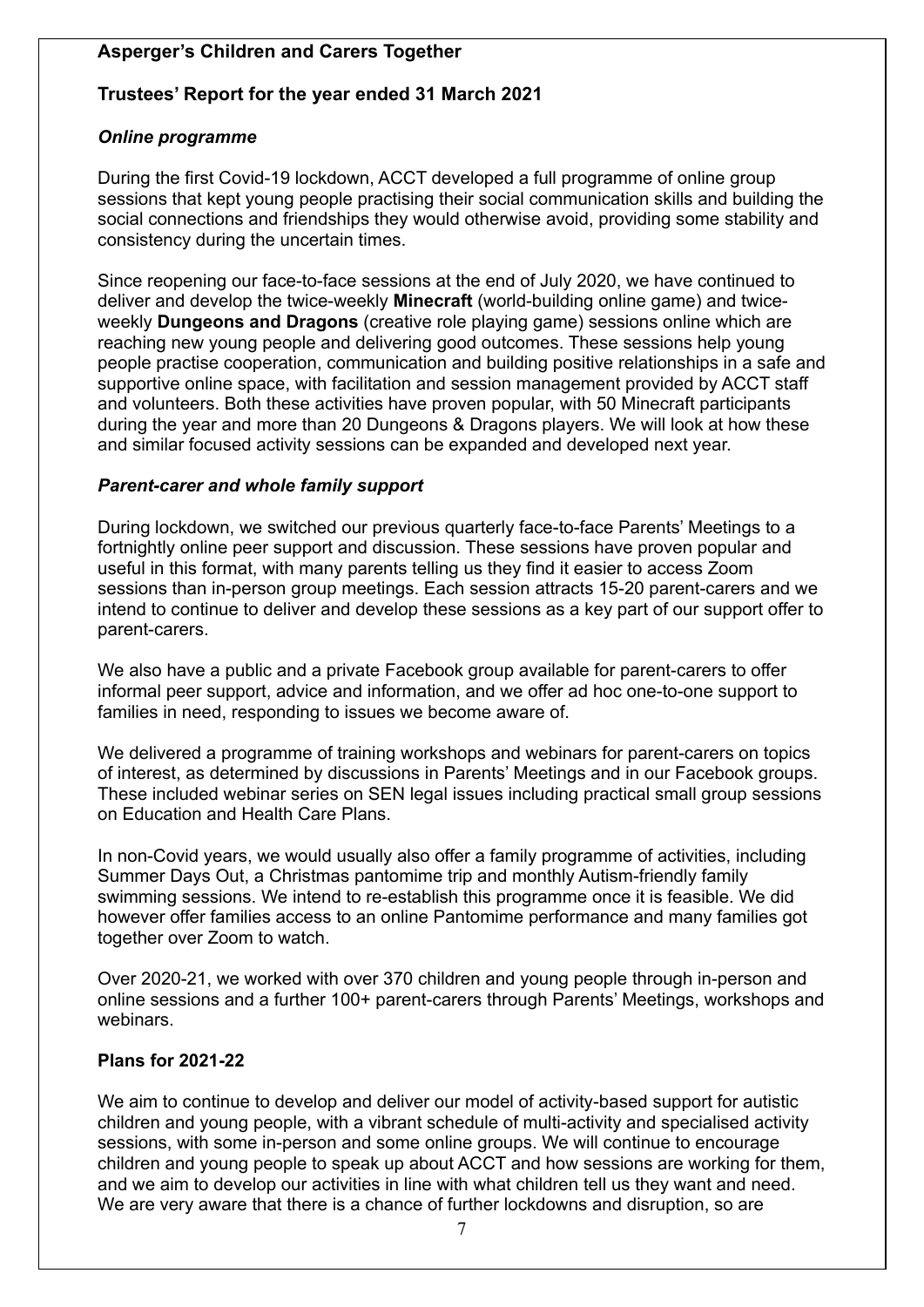# **Trustees' Report for the year ended 31 March 2021**

ensuring we are ready to be flexible to adapt our programmes as necessary to meet children and family needs. We hope to be able to reinstate activities that have been on hold, particularly our ACCTing Out young adults social group, family swimming sessions and Summer Days Out.

Most of all, we plan to continue to provide consistent, supportive and engaging activities for this vulnerable group of children and young people and their families, listening to the needs identified by our members and other families in Sheffield, and being responsive to their developing needs. We will continue to advocate for families, publicise our work widely, and work with local providers to ensure support for autistic people is as useful and joined-up as possible. For example, during 2020-21, we helped develop the Sheffield Autism Partnership Network with colleagues in the sector and will continue to work with partners to ensure ACCT's work meets needs and fits well with the valuable work being delivered by other organisations here in Sheffield.

#### **Trustees' Responsibilities for the Financial Statements**

The Trustees are responsible for preparing financial statements for each financial year which give a true and fair view of the state of affairs of the charity and of the surplus or deficit for the period. In preparing these financial statements, Trustees are required to:

- Select suitable accounting policies and apply them consistently;

- Make judgments and estimates that are reasonable and prudent.

The Trustees are responsible for keeping proper accounting records which disclose with reasonable accuracy at any time the financial position of the charity and enable them to prepare the financial statements. They are also responsible for safeguarding the assets of the charity and hence for taking reasonable steps for the prevention and detection of fraud and other irregularities.

#### **Independent Examiner**

The trustees have appointed Mr. Terry Scully to provide an Independent Examination Report on the accounts for the year.

#### **On behalf of the board of trustees,**

**Helen Gilder, Chair 30th September 2021**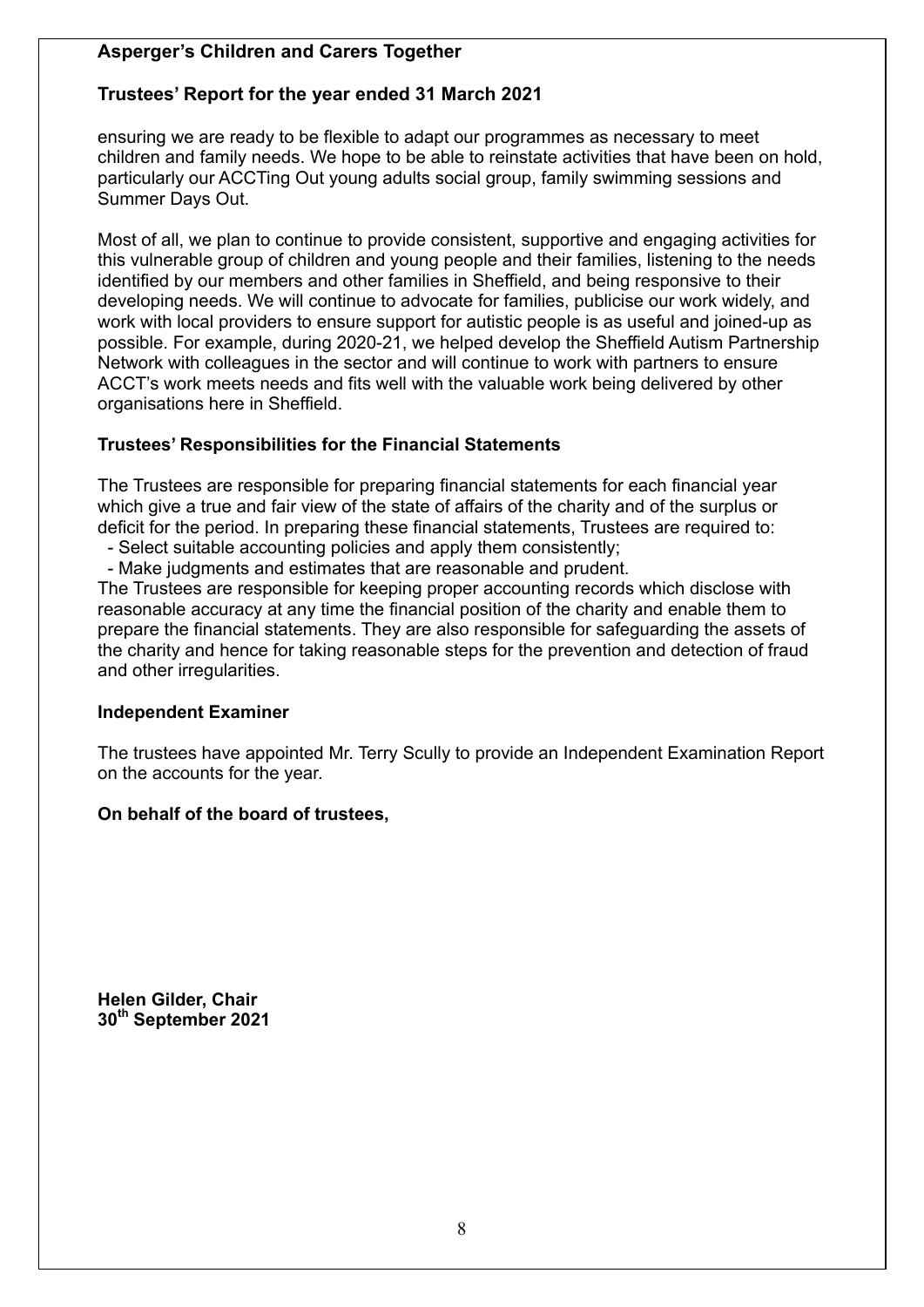#### **Independent Examiner's Report to the Trustees of Asperger's Children and Carers Together**

I report on the accounts of the charity for the period ended 31 March 2021 which are set out on pages 10-16.

#### **Respective responsibilities of trustees and examiner**

The charity's trustees are responsible for the preparation of the accounts. The charity's trustees consider that an audit is not required for this year under section 144(2) of the Charities Act 2011 (the 2011 Act) and that an independent examination is needed.

It is my responsibility to:

• examine the accounts under section 145 of the 2011 Act;

• follow the procedures laid down in the general Directions given by the Charity Commission under section 145(5)(b) of the 2011 Act; and

• state whether particular matters have come to my attention.

#### **Basis of independent examiner's report**

My examination was carried out in accordance with the general Directions given by the Charity Commission. An examination includes a review of the accounting records kept by the charity and a comparison of the accounts presented with those records. It also includes consideration of any unusual items or disclosures in the accounts, and seeking explanations from you as trustees concerning any such matters. The procedures undertaken do not provide all the evidence that would be required in an audit and consequently no opinion is given as to whether the accounts present a "true and fair view" and the report is limited to those matters set out in the statement below.

#### **Independent examiner's statement**

In connection with my examination, no matter has come to my attention:

- 1 which gives me reasonable cause to believe that, in any material respect, the requirements:
	- to keep accounting records in accordance with section 130 of the 2011 Act; and
	- to prepare accounts which accord with the accounting records and comply with the accounting requirements of the 2011 Act

have not been met; or

2 to which, in my opinion, attention should be drawn in order to enable a proper understanding of the accounts to be reached.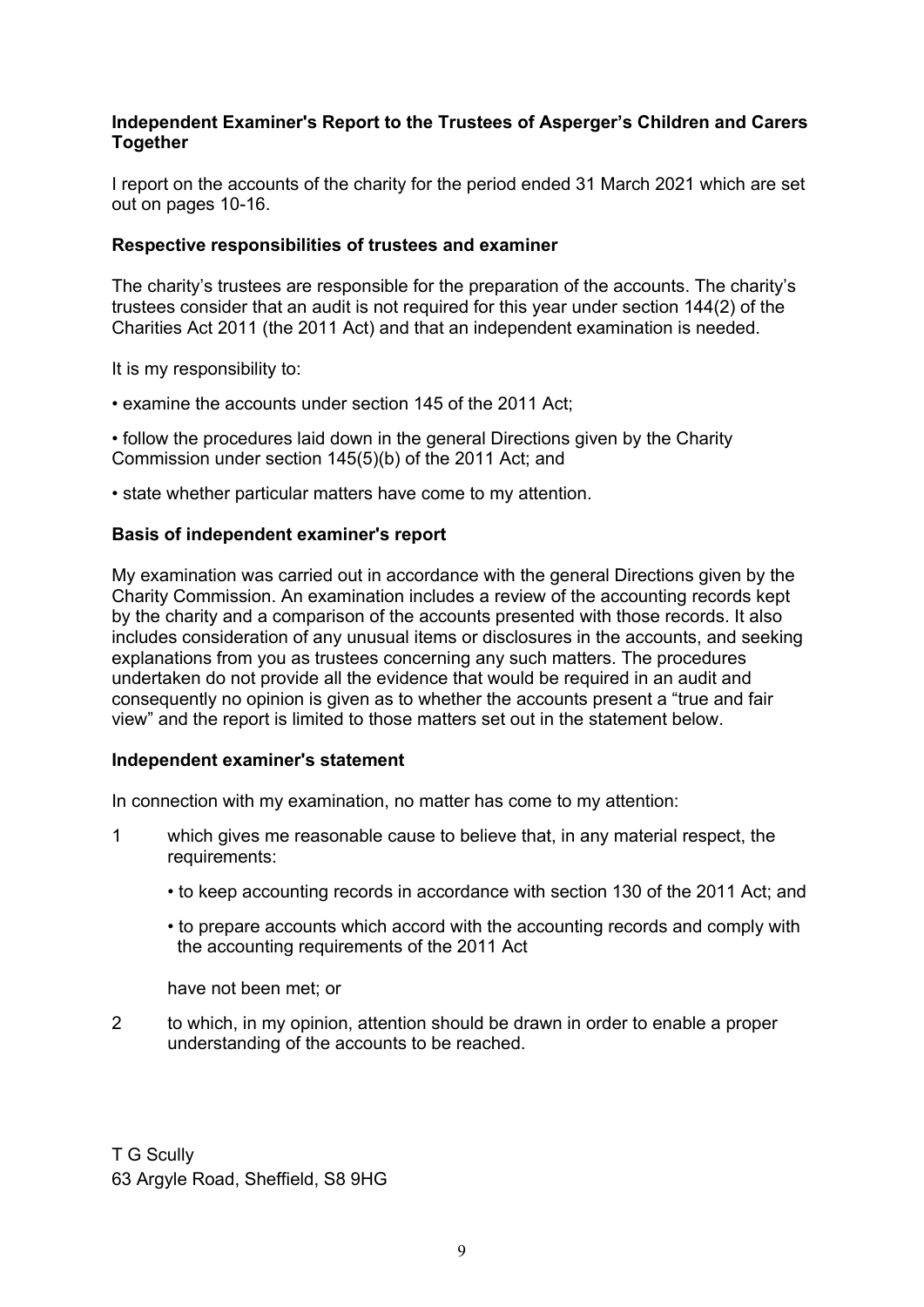# **Asperger's Children and Carers Together Statement of Financial Activities For the year ended 31st March 2021**

|                                    |                | <b>Unrestricted</b><br>funds | <b>Restricted</b><br>funds | <b>Total</b><br>2021 | <b>Total</b><br>2020 |
|------------------------------------|----------------|------------------------------|----------------------------|----------------------|----------------------|
|                                    | <b>Notes</b>   | £                            | £                          | £                    | £                    |
| Contracts                          | 6              |                              | 52,774                     | 52,774               | 45,000               |
| Grants                             | $\overline{7}$ | 53,951                       | 47,054                     | 101,005              | 87,176               |
| <b>Donations</b>                   |                | 27,258                       |                            | 27,258               | 22,297               |
|                                    |                | 81,209                       | 99,828                     | 181,037              | 154,473              |
| <b>Salaries NI and Pensions</b>    |                | 14,010                       | 95,141                     | 109,151              | 85,837               |
| <b>Rent rates and Room Hire</b>    |                | 2,681                        | 9,213                      | 11,894               | 18,009               |
|                                    |                | 321                          | 1,700                      | 2,021                | 18,432               |
| <b>Activity Delivery Costs</b>     |                |                              |                            |                      |                      |
| Equipment                          |                | 1,316                        | 1,062                      | 2,378                | 3,133                |
| Training                           |                | 3<br>3                       | 6,150                      | 6,153                | 2,633                |
| Travel                             |                | 1                            | 35                         | 38                   | 139                  |
| <b>Volunteer costs</b>             |                |                              | 120                        | 121                  | 226                  |
| Office costs                       |                | 1,288                        |                            | 1,288                | 1,084                |
| <b>Fundraising costs</b>           |                | 752                          |                            | 752                  | 1,211                |
| Finance and accountancy costs      |                | 2,259                        |                            | 2,259                | 2,215                |
| <b>DBS</b> checks                  |                | 6                            | 375                        | 381                  | 747                  |
| Professional fees                  |                | 1,188                        |                            | 1,188                |                      |
| Insurance                          |                | 1,098                        |                            | 1,098                | 1,048                |
| Depreciation                       |                | 1,002                        | 466                        | 1,468                | 1,338                |
| <b>Examiners Fees</b>              |                | 400                          |                            | 400                  | 250                  |
|                                    |                | 26,328                       | 114,262                    | 140,590              | 136,302              |
| Surplus/(Deficit)                  |                | 54,881                       | (14, 434)                  | 40,447               | 18,171               |
| Total funds brought forward        |                | 55,258                       | 23,361                     | 78,619               | 60,448               |
| <b>Total funds carried forward</b> |                | 110,139                      | 8,927                      | 119,066              | 78,619               |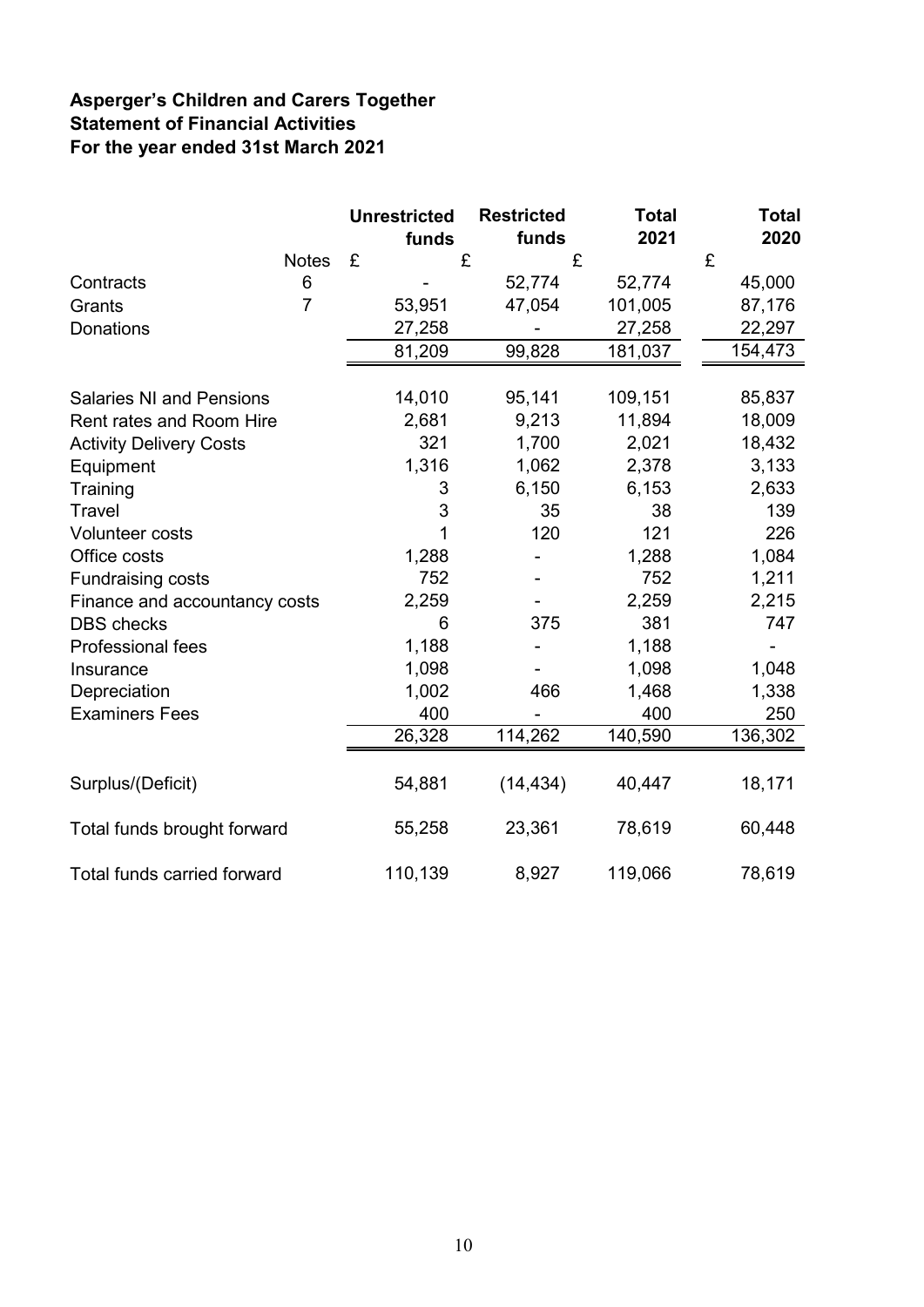### **Asperger's Children and Carers Together Balance Sheet At 31 March 2020**

|                              |      | 2021    | 2020   |
|------------------------------|------|---------|--------|
|                              | note | £       | £      |
| <b>Fixed Assets</b>          | 8    | 7,042   | 1,327  |
| <b>Current Assets</b>        |      |         |        |
| Cash at bank and in hand     |      | 115,623 | 89,822 |
| Debtors and accrued income   |      |         |        |
|                              |      | 115,623 | 89,822 |
| <b>Current Liabilities</b>   |      |         |        |
| Accruals and deferred income | 9    | 3,599   | 12,530 |
|                              |      | 3,599   | 12,530 |
| <b>Net current assets</b>    |      | 112,024 | 77,292 |
| <b>Net Assets</b>            |      | 119,066 | 78,619 |
|                              |      |         |        |
| <b>Funds</b>                 |      |         |        |
| Restricted                   | 11   | 8,927   | 23,361 |
| Unrestricted                 |      | 110,139 | 55,258 |
| <b>Total Funds</b>           |      | 119,066 | 78,619 |

The financial statements were approved by the Trustees on the 30th September 2021 and signed on their behalf by:

**Helen Gilder, Chair**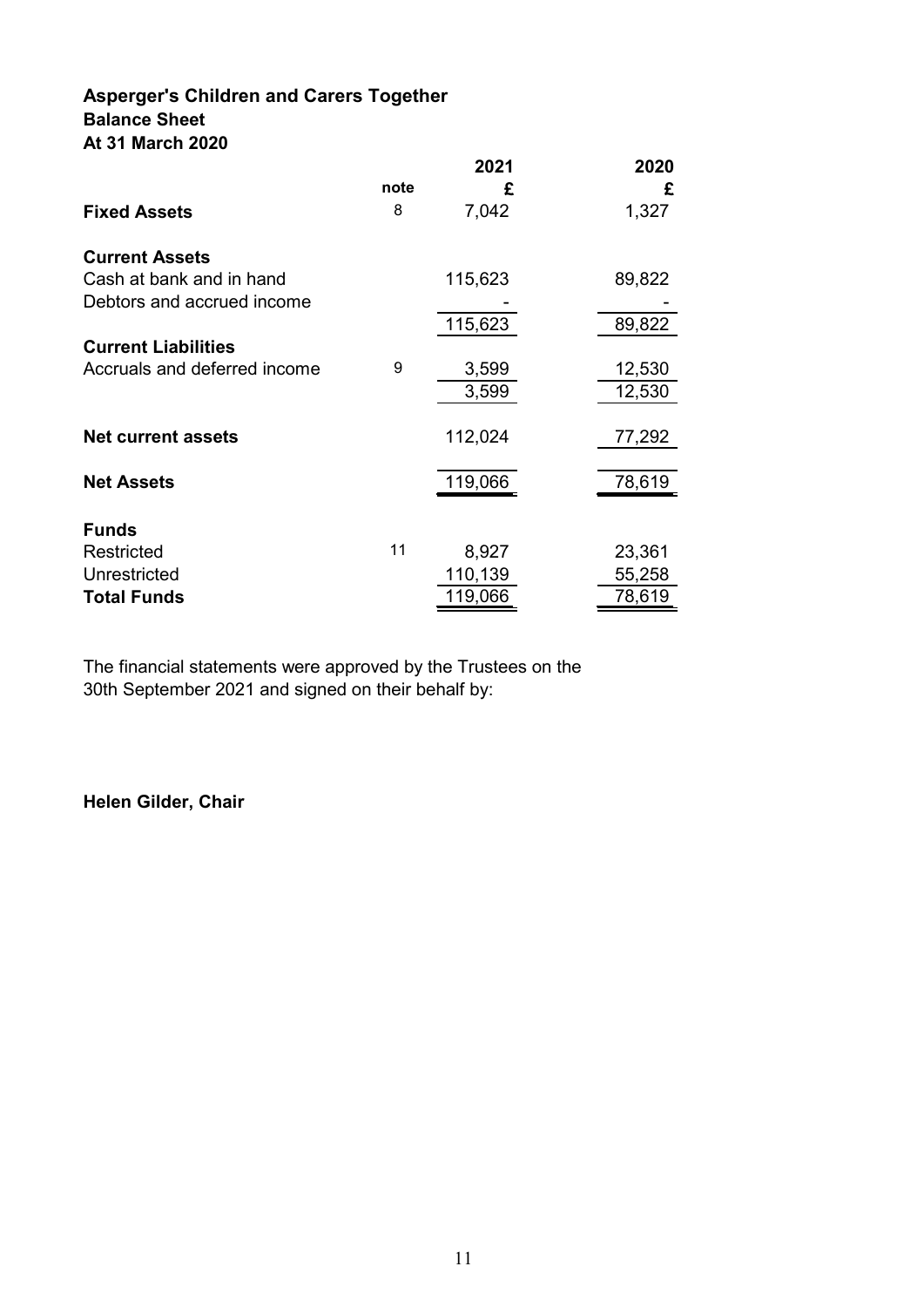# **Accounting Policies**

**1** The financial statements are prepared on the historical cost basis, as modified by the revaluation of investments and in accordance with the Statement of Recommended Practice : Accounting and Reporting by Charities preparing their accounts in accordance with the Financial Reporting Standard applicable in the UK and Republic of Ireland (FRS 102) issued on 16 July 2014 and with the Charities Act 2011.

### **a) Incoming resources**

Incoming resources have been included on a receivable basis. Grants and voluntary income are accounted for in the year in which they are received unless receipt has become certain at the balance sheet date, and allocated to the period in which it applies if appropriate. Resources restricted to a specific purpose are carried forward until spent. Other income is accrued as it becomes due.

### **b) Resources expended**

Resources expended are recognised in the period in which they are incurred, and include attributable VAT which cannot be recovered. The analysis follows a natural classification.

# **c) Allocation of costs**

Costs directly related to an activity are allocated to that activity. Support costs, which are necessary to deliver an activity but do not themselves deliver the activity, are allocated in proportion to the benefit attributable. Governance costs are those costs incurred in meeting statutory and constitutional requirements.

#### **d) Restricted funds**

Funds are identified as restricted where they are received for a specific purpose or project and where the donor may require repayment if the conditions are not met.

#### **e) Donations in kind**

Donations in kind or goods or services are accounted for using the trustees' estimate of their value. No value is attributed to the activities of trustees or voluntary helpers.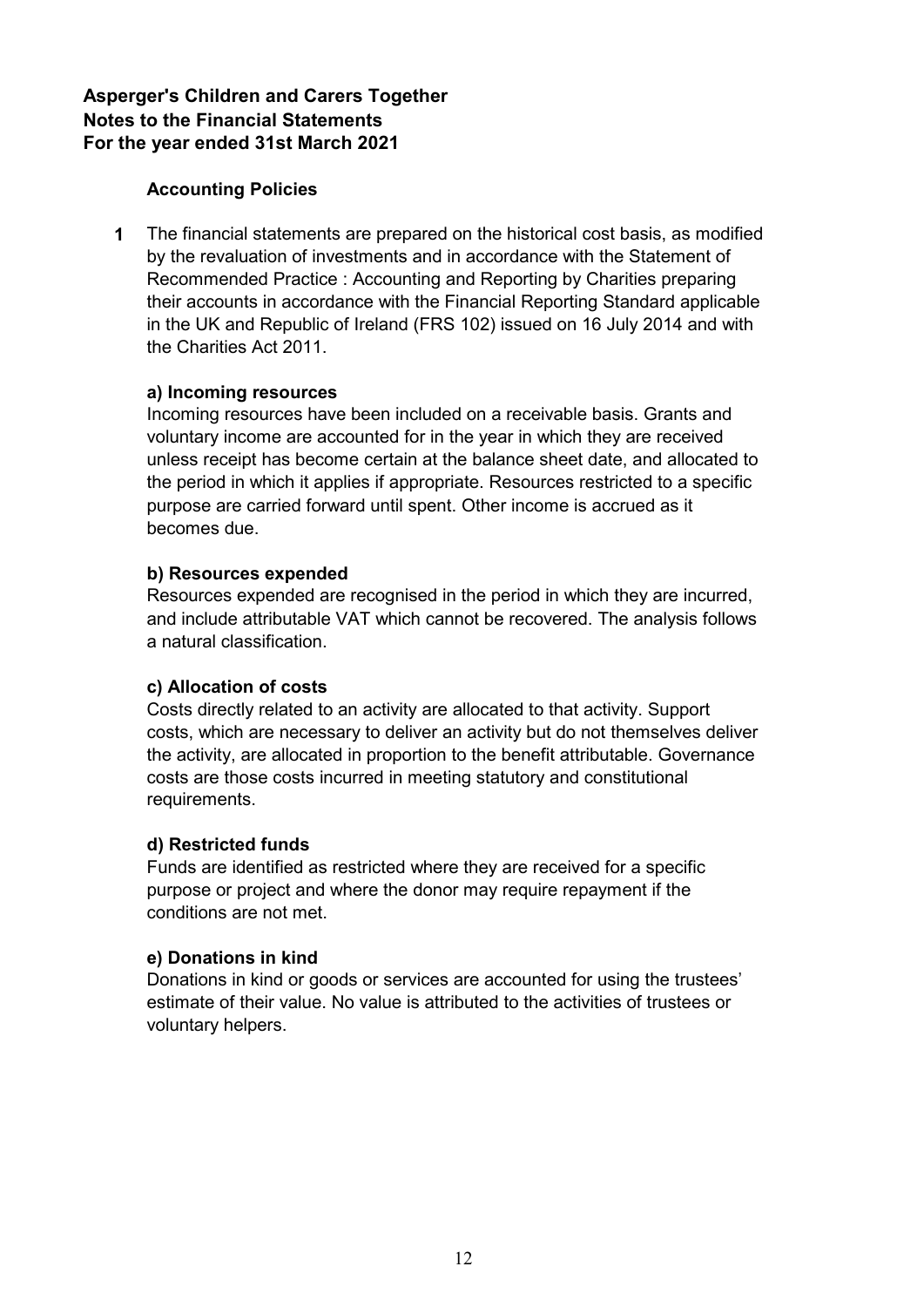### **Accounting Policies - continued**

### 1 **f) Tangible fixed assets and depreciation**

Tangible fixed assets are included at original cost less accumulated depreciation. Depreciation is provided to write off each asset over its estimated useful life on a straight line basis. The applicable rates are: Musical equipment 20% IT and visual equipment 25%

#### **Notes to the Accounts**

#### **2 Taxation**

As a registered charity, the Centre is exempt from income and capital taxes on its charitable activities.

#### **3 Trustees' remuneration and related party transactions**

Trustees received no remuneration. Expenses were paid in reimbursement of costs incurred on behalf of the charity. No more than £100 was involved in total. No trustees reported any interests in contracts involving the Centre.

#### **4 Staff costs and numbers:**

|   |                                           | 2021    | 2020   |
|---|-------------------------------------------|---------|--------|
|   |                                           | £       | £      |
|   | Wages and salaries                        | 103,293 | 83,074 |
|   | <b>Pension contributions</b>              | 5,201   | 2,563  |
|   | Health care scheme                        | 657     |        |
|   |                                           | 109,151 | 85,637 |
|   |                                           |         |        |
|   | Staff (part time)                         | 22      | 20     |
|   | No employees were paid more than £60,000. |         |        |
| 5 | Fees for examination of accounts          | 2021    | 2020   |
|   | Independent examiner                      | £       | £      |
|   |                                           | 400     | 250    |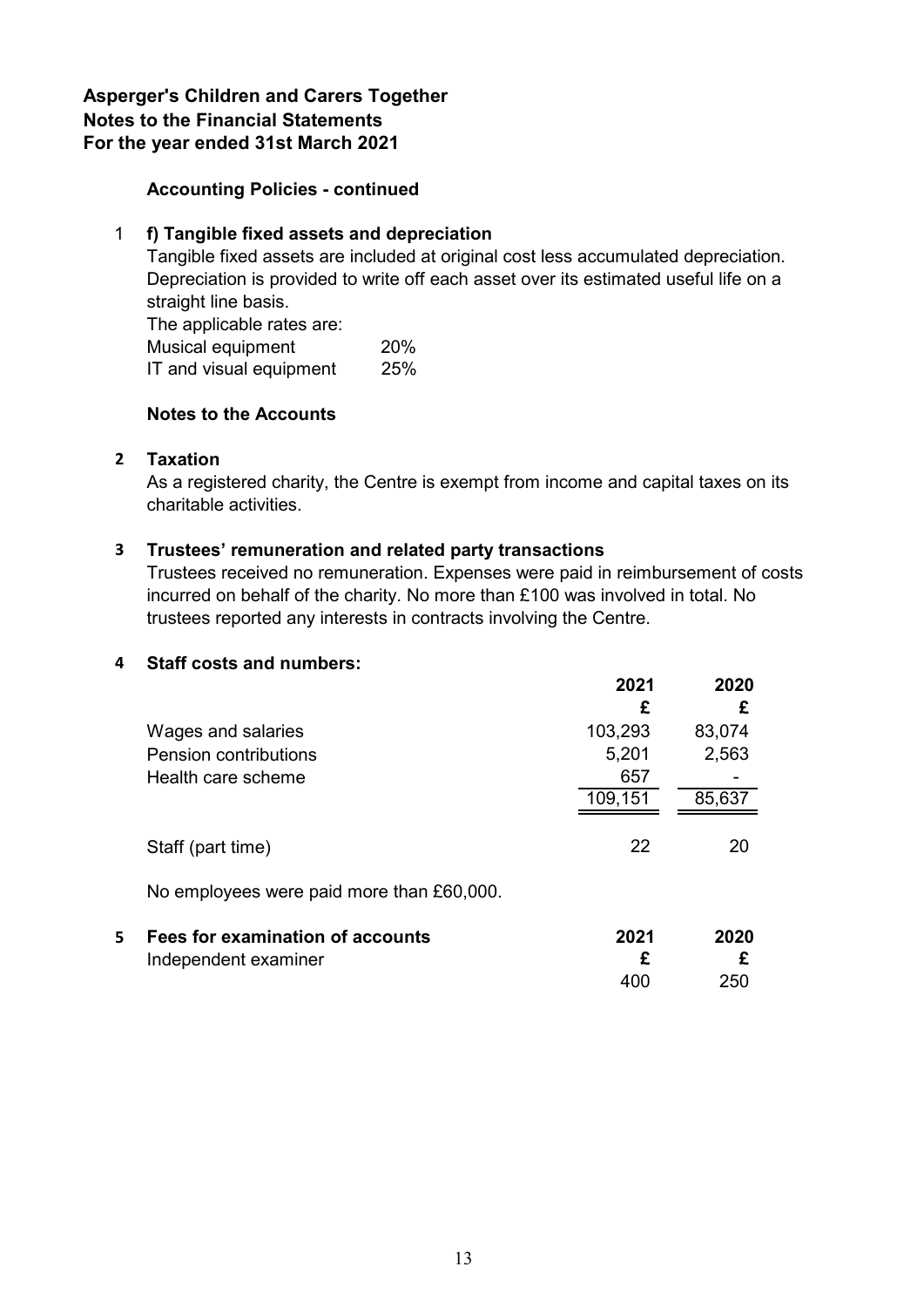| 6 Contracts                     | 2021   | 2020   |
|---------------------------------|--------|--------|
| <b>SCC Short break contract</b> | 52.774 | 45.000 |

The SCC contract is part of the Special Needs Inclusion Playcare Service (SNIPS) framework and funds Short Break activity places for autistic children and young people at Acctivate and Teenage Club

#### **7 Grants**

|                                          | <b>Unrestricted</b><br>funds | <b>Restricted</b><br>funds | Total<br>2021 | Total<br>2020 |
|------------------------------------------|------------------------------|----------------------------|---------------|---------------|
| <b>BBC Children in Need</b>              |                              | 17,435                     | 17,435        | 9,500         |
| <b>CAF Resilience Fund</b>               |                              | 10,361                     | 10,361        |               |
| <b>Cheshire Community Foundation</b>     |                              | 4,758                      | 4,758         |               |
| <b>HMRC Job Retention Scheme</b>         | 6,527                        |                            | 6,527         |               |
| <b>Mental Health Sustainability Fund</b> |                              | 3,000                      | 3,000         |               |
| <b>National Lottery</b>                  |                              | 10,000                     | 10,000        | 50,000        |
| <b>United Way Give Local</b>             |                              | 1,500                      | 1,500         |               |
| <b>Garfield Weston</b>                   | 10,000                       |                            | 10,000        |               |
| <b>Julia and Hans Rausing Trust</b>      | 9,822                        |                            | 9,822         |               |
| Liz and Terry Bramall Foundation         | 5,000                        |                            | 5,000         |               |
| Co-op Local Causes                       | 3,009                        |                            | 3,009         |               |
| <b>Sheffield Town Trust</b>              | 2,500                        |                            | 2,500         |               |
| South Yorkshire Community Founda         | 1,728                        |                            | 1,728         |               |
| The Hobson Charity                       | 2,360                        |                            | 2,360         |               |
| Tesco bags of help                       | 1,500                        |                            | 1,500         |               |
| <b>Brelms Trust</b>                      |                              |                            |               | 3,000         |
| <b>UK Youth Fund</b>                     |                              |                            |               | 3,600         |
| W O Street Charitable Foundation         |                              |                            |               | 2,450         |
| Other grants and trusts                  | 11,505                       |                            | 11,505        | 18,626        |
|                                          | 53,951                       | 47,054                     | 101,005       | 87,176        |

In addition to the above the trustees wish to acknowledge the following trusts and grant making bodies who have contributed towards the funding of the charity during the year.

| Adult Autism Fund (via VAS)       | Lennox Hannay Charitable Trust                   |
|-----------------------------------|--------------------------------------------------|
| Crowdfunder Ltd (Aviva)           | <b>Matthews Wrightson Charity Trust</b>          |
| <b>Culra Charitable Trust</b>     | Sheffield Young People's Life Skills Trust       |
| Douglas Arter Foundation          | Sir John Eastwood Foundation                     |
| Dixon Pitchfork Charitable Trust  | Sir John Osborn Charitable Trust                 |
| <b>Fitton Trust</b>               | Speak Up Grant (via VAS)                         |
| <b>Freshgate Trust Foundation</b> | Stella Symons Charitable Trust                   |
| Jack's Support                    | Yorkshire Building Society Charitable Foundation |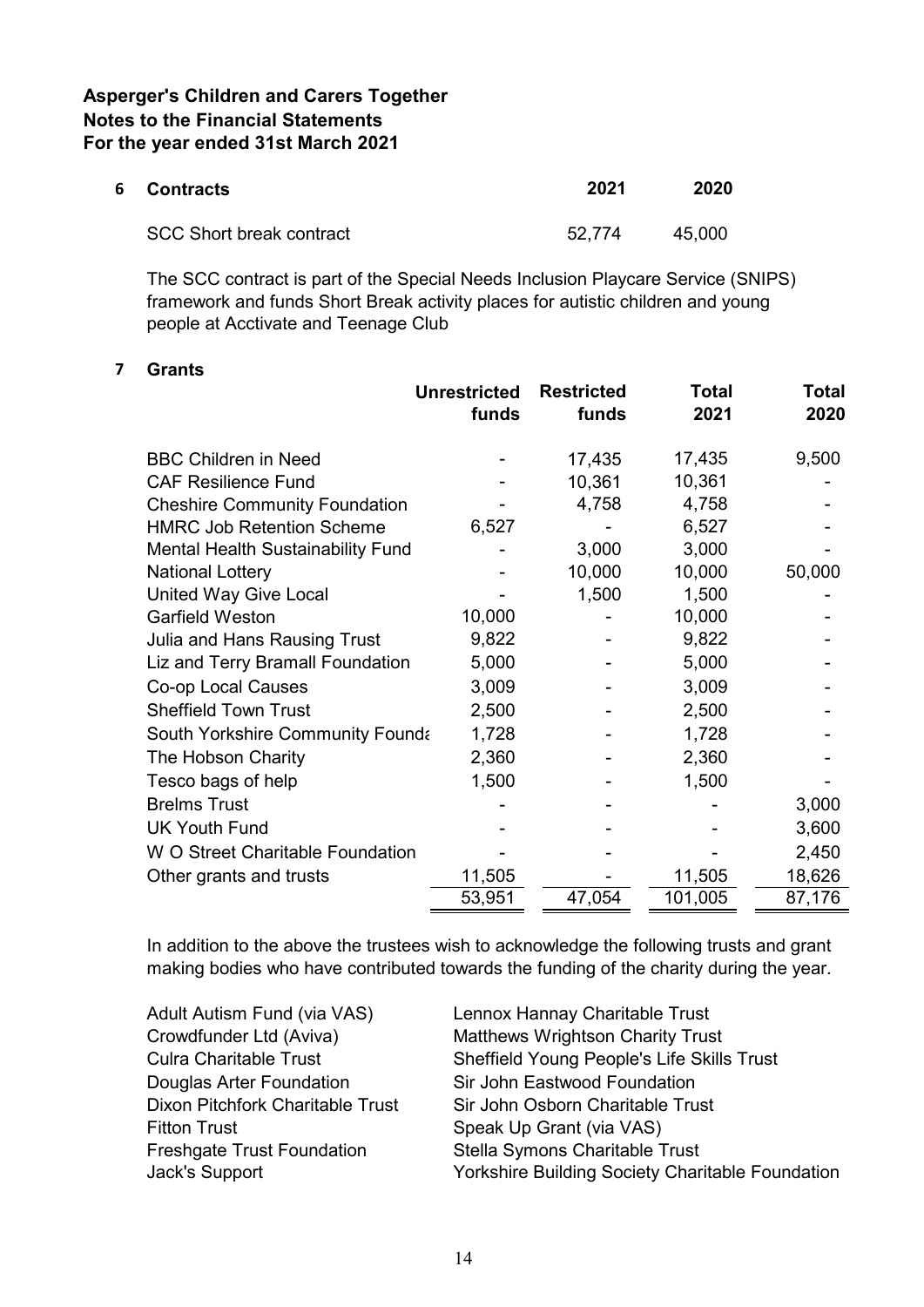# **Accounting Policies - continued**

#### **8 Fixed Assets**

|    |                                                 |                     |                   | <b>Total</b> |
|----|-------------------------------------------------|---------------------|-------------------|--------------|
|    |                                                 | IT                  | <b>Visual</b>     |              |
|    |                                                 | <b>Equipment</b>    | <b>Equipment</b>  |              |
|    | Cost                                            | £                   | £                 | £            |
|    | At 1/4/20                                       | 21,487              | 2,088             | 23,575       |
|    | <b>Additions</b>                                | 6,634               | 549               | 7,183        |
|    | At 31/3/21                                      | 28,121              | 2,637             | 30,758       |
|    | Depreciation                                    |                     |                   |              |
|    | At 1/4/20                                       | 20,160              | 2,088             | 22,248       |
|    | Charge for the year                             | 1,434               | 34                | 1,468        |
|    | At 31/3/21                                      | 21,594              | 2,122             | 23,716       |
|    | <b>Net Book Value</b>                           |                     |                   |              |
|    | At 31/3/21                                      | 6,527               | 515               | 7,042        |
|    | At 31/3/20                                      | 1,067               | 260               | 1,327        |
| 9  | Creditors - amounts falling due within one year |                     |                   |              |
|    |                                                 | 2021                | 2020              |              |
|    | Taxes and social security                       | (352)               | 724               |              |
|    | <b>Accruals</b>                                 | 3,951               | 1,806             |              |
|    | Deferred income                                 |                     | 10,000            |              |
|    |                                                 | 3,599               | 12,530            |              |
| 10 | <b>Analysis of Net Assets between Funds</b>     |                     |                   |              |
|    |                                                 | <b>Unrestricted</b> | <b>Restricted</b> | <b>Total</b> |
|    |                                                 | <b>funds</b>        | funds             | 2021         |

|                                       | funds   | funds                    | 2021    |
|---------------------------------------|---------|--------------------------|---------|
|                                       |         |                          |         |
| Tangible fixed assets                 | 2,459   | 4,583                    | 7.042   |
| <b>Current assets</b>                 | 111.279 | 4.344                    | 115,623 |
| Creditors falling due within one year | (3,599) | $\overline{\phantom{a}}$ | (3,599) |
|                                       | 110,139 | 8,927                    | 119,066 |